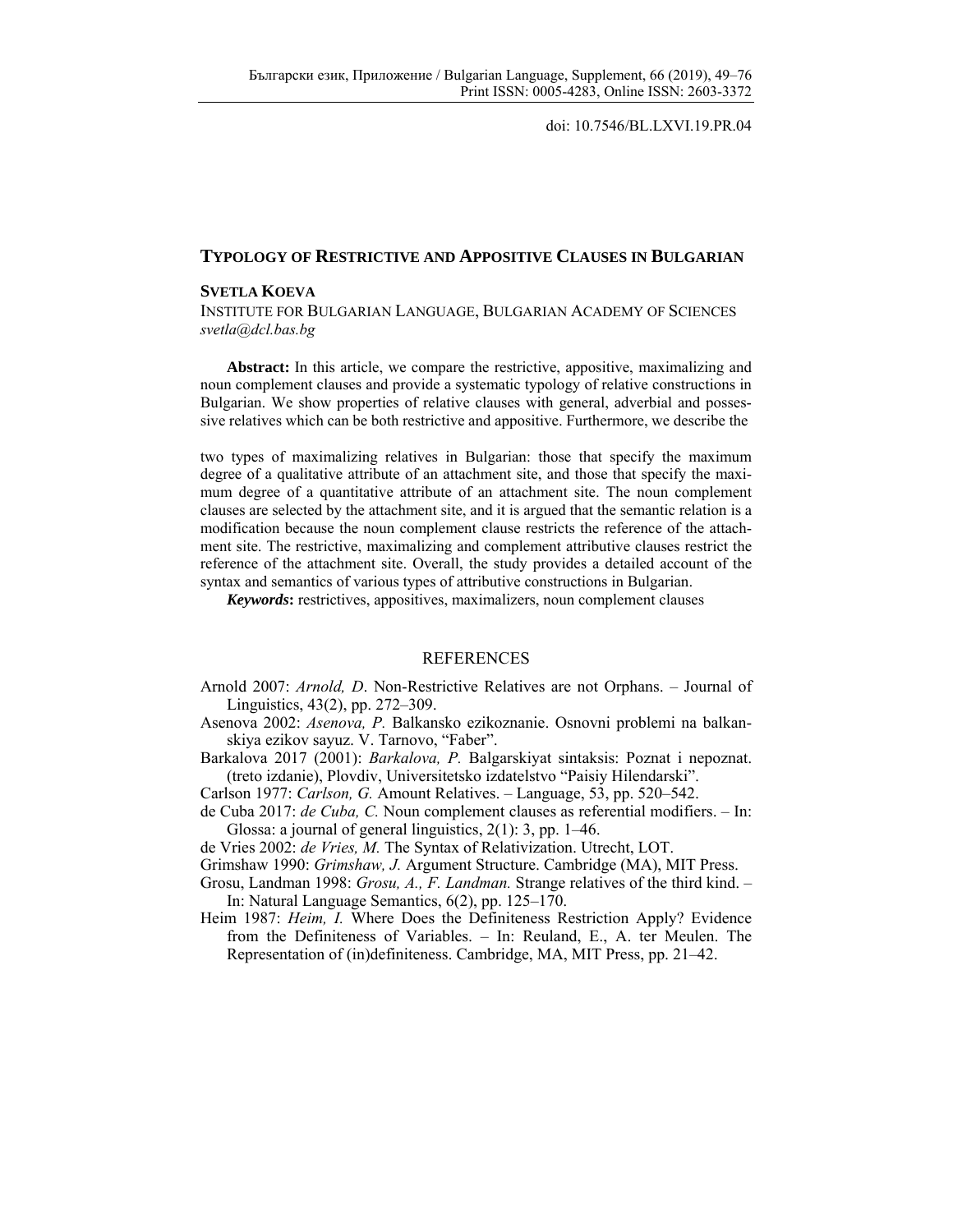- Keenan 1985: *Keenan, E.* Relative clauses. In: Shopen, T. (ed.). Language Typology and Syntactic Description: Complex Constructions. Cambridge, Cambridge University Press, pp. 144–170.
- Kim, Sells 2008: *Kim J.-B., P. Sells.* English Syntax: An Introduction. Centre for the Study of Language and Information.
- Koeva 2001: *Koeva, Sv.* Tipologiya na podchinenite izrecheniya. In: Koeva, Sv. (sast.). Savremenni sintaktichni teorii. Plovdiv, Universitetsko izdatelstvo "Paisiy Hilendarski", s. 144–164.
- Koeva 2014: *Koeva, Sv.* Balgarskiyat natsionalen korpus v konteksta na svetovnata teoria i praktika. – In: Koeva, Sv. (sast.). Ezikovi resursi i tehnologii za balgarski. Sofia, Akademichno izdatelstvo "Prof. Marin Drinov", s. 29–52.
- Koeva 2017: *Koeva, Sv.* Semantichna i strukturna harakteristika na relativite v balgarski. – In: Barkalova, P., Sv. Koeva. (sast.). Dokladi ot Yubileynata nauchna sesiya "Savremenni tendentsii v ezikovedskite izsledvaniya", posvetena na 85 godini ot rozhdenieto na prof. d.f.n. Yordan Penchev, 10–11 noemvri, Paisievi cheteniya 2016. Sofia, Izdatelstvo na BAN "Prof. Marin Drinov", s. 196–217.
- Koeva 2019a: *Koeva, Sv.* Komplementite v balgarski. In: Micheva, V., D. Blagoeva, S. Kolkovska, T. Aleksandrova, H. Deykova (otg. red.). Dokladi ot Mezhdunarodnata godishna konferentsiya na Instituta za balgarski ezik "Prof. Lyubomir Andreychin" (Sofia, 14–15 may̆ 2019 g.). Sofia, Izdatelstvo na BAN "Prof. Marin Drinov", s. 57–68.
- Koeva 2019b: *Koeva, Sv.* Harakteristika na sashtestvitelnoto kato prisaedinyavashta chast za relativni izrecheniya v balgarski. – Izvestiya na Instituta za balgarski ezik "Prof. Lyubomir Andreychin", XXXII, Izdatelstvo na BAN "Prof. Marin Drinov", s. 217–245.
- Koleva 2015: *Koleva, A.* Osobenosti na podchinenite opredelitelni izrecheniya v "Bukvar s razlichni pouchenia" na Petar Beron. – Filologicheski forum, I, 1, s. 44–49.
- Krapova 1998: *Krapova, Il.* Subjunctive complements, null subjects and case checking in Bulgarian. – In: University of Venice Working Papers in Linguistics, vol. 8, 2, pp. 73–93.
- Krapova 2008: *Krapova, Il*. Nablyudeniya varhu sintaktichnite svoystva na sayuznata vrazka deto. – In: Komati, Z., R. Vlahova, M. Dzhonova, At. Atanasov (sast.). Bulgaristica – Studia et Argumenta. Yubileen sbornik v chest na 65-ta godishnina na prof. d.f.n. Ruselina Nitsolova. Myunhen, s. 305–321.
- Krapova 2010: *Krapova, Il*. Bulgarian relative and factive clauses with an invariant complementizer. – In: Lingua, 120, pp. 1240–1272.
- Krapova, Cinque 2016: *Krapova, Il., Cinque, G.* On Noun Clausal 'Complements' and their Non-unitary Nature. – In: Annali di Ca' Foscari. Serie occidentale, 50, pp. 77–108.
- Laskova 2012: *Laskova, L.* Parametri na situatsiite, izrazeni v izkazvane s glagol za pertseptsiya: litse, chislo, status i vreme. https://naum.slav.uni-sofia.bg/sites/ default/files/lili\_series\_diss\_5\_1\_laskoval.pdf [10.03.2019].
- Nitsolova 1983: *Nitsolova, R.* Slozhno sastavno s podchineno opredelitelno izrechenie. – In: Gramatika na savremenniya balgarski ezik. T. 3. Sintaksis. Sofia, Izdatelstvo na BAN, s. 305–321.

Nitsolova 1986: *Nitsolova, R*. Balgarskite mestoimeniya. Sofia, Nauka i izkustvo.

Partee 1976: *Partee, B.* Some transformational extensions of Montague grammar. – In: Partee, B. H. (ed.). Montague Grammar. New York, San Francisco, London,